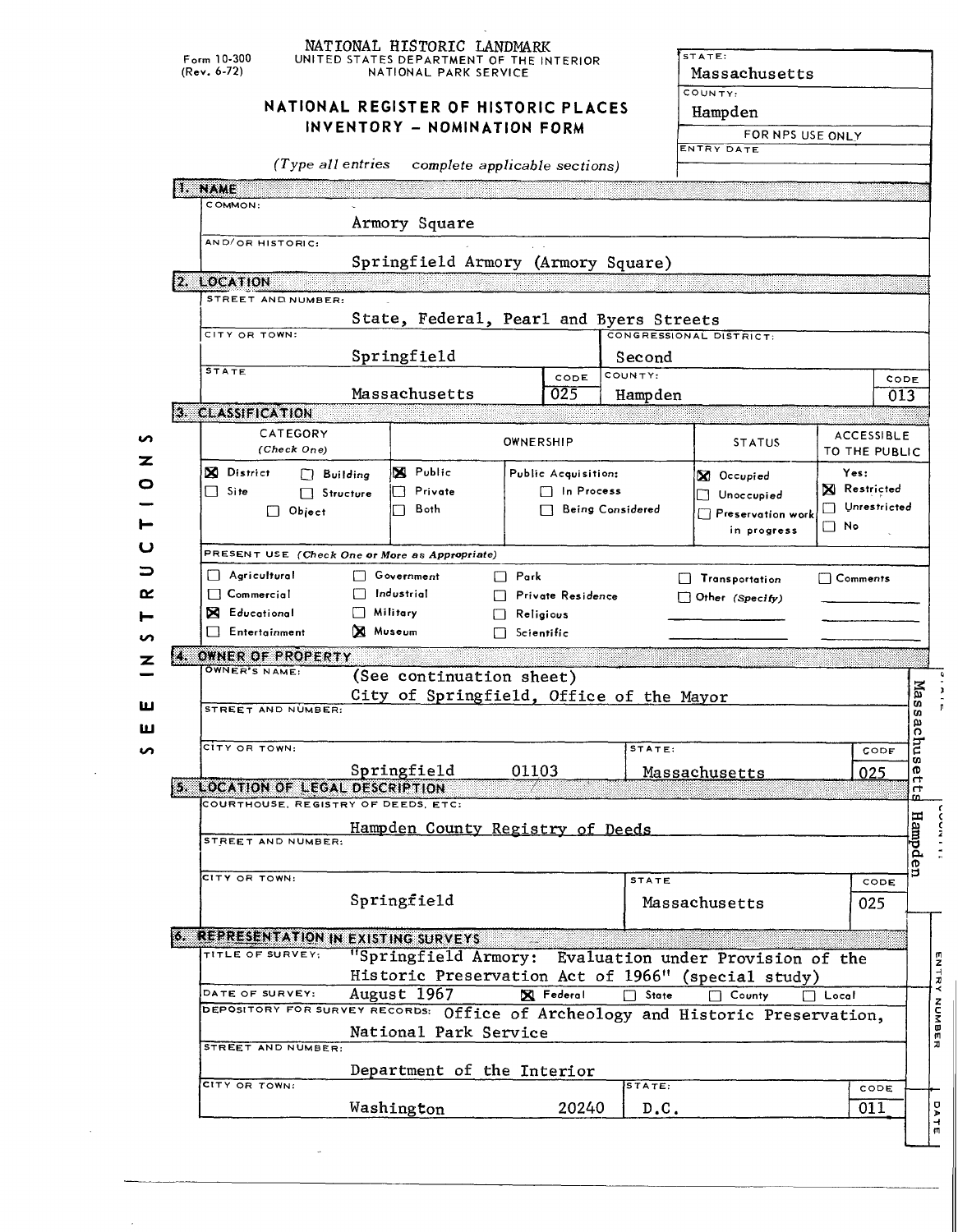*(Number ell entries)*

# UNITED STATES DEPARTMENT OF THE INTERIOR NATIONAL PARK SERVICE

# **NATIONAL REGISTER OF HISTORIC PLACES**

### **INVENTORY - NOMINATION FORM**

#### *(Continuation Sheet)*

| <b>STATE</b>        |             |
|---------------------|-------------|
| Massachusetts       |             |
| COUNTY              |             |
| Hampden             |             |
| FOR NPS USE ONLY    |             |
| <b>ENTRY NUMBER</b> | <b>DATE</b> |
|                     |             |
|                     |             |

4. Owner of Property: (1) Armory Square

Commonwealth of Massachusetts, Board of Regional Community Colleges 141 Milk Street Massachusetts 025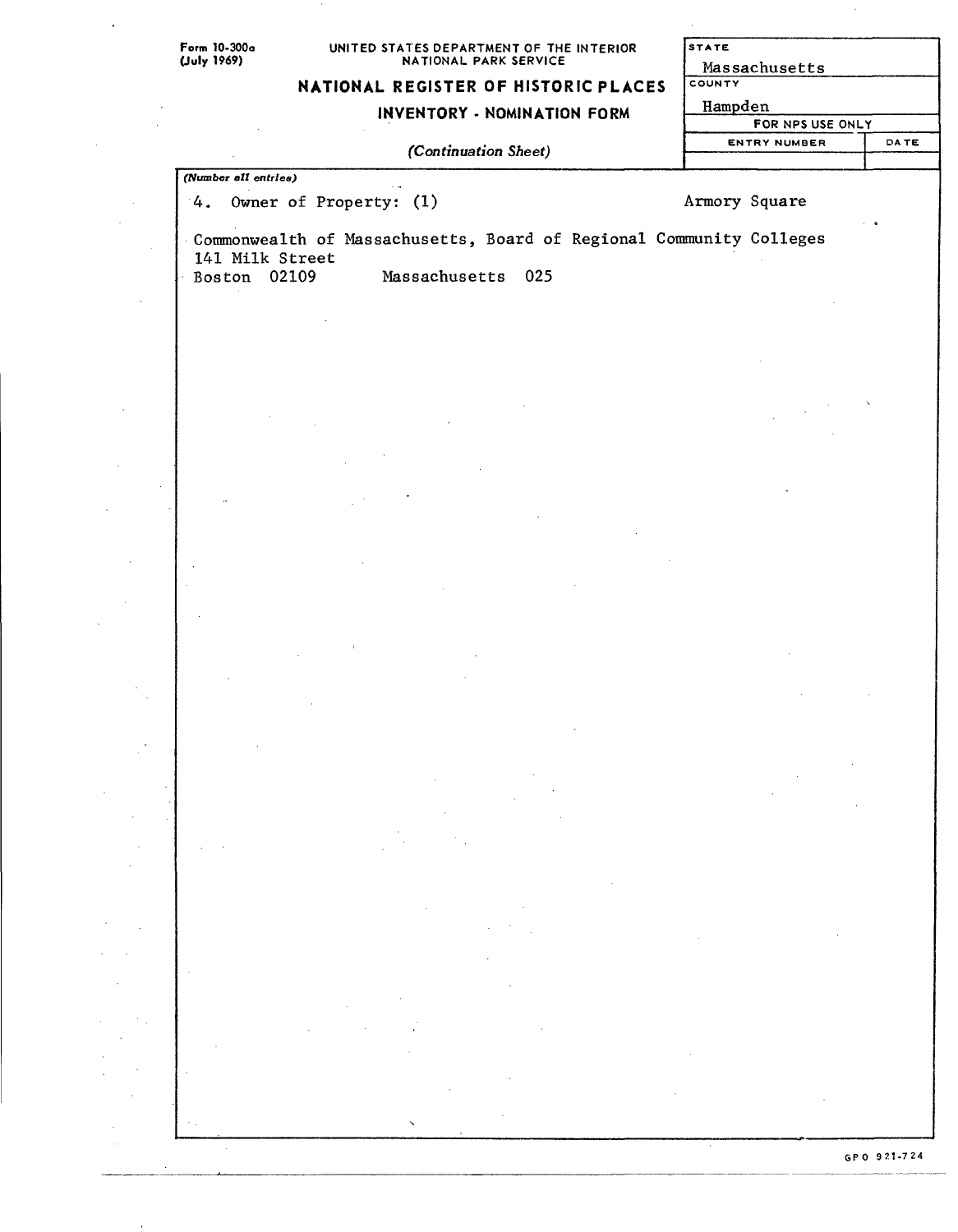|  | 7. DESCRIPTION   |              |               |           |              |       |               |
|--|------------------|--------------|---------------|-----------|--------------|-------|---------------|
|  |                  |              |               |           | (Check One)  |       |               |
|  | <b>CONDITION</b> | Excellent    | <b>X</b> Good | Fair      | Deterioroted | Ruins | Unexposed     |
|  |                  | (Check One)  |               |           |              |       | (Check One)   |
|  |                  | x<br>Altered |               | Unoltered |              | Moved | Originol Site |

DESCRIBE THE PRESENT AND ORIGINAL **(it known)** PHYSICAL APPEARANCE

Armory Square, bounded by State, Federal, Pearl and Byers Streets, is one of several units which comprised the full Springfield Armory complex in Springfield, Massachusetts. The others are Federal Square, located directly across Federal Street from Armory Square and with it known as the Hill Shops; the Water Shops, located a mile southwest of the Hill Shops at the intersection of Walnut Street with Mill River; and the Railhead Area, located on Page Boulevard one and three-quarters miles northeast of the Hill Shops.

Armory Square occupies a fifty-four acre hilltop site overlooking the original area of Springfield and several blocks northeast of the present City's central business district. The complex is notable for the spacious surroundings allotted to its buildings. Of the nearly thirty structures located here, half surround the 8.75 acre parade ground. Buildings 1 and 13, at the western end of the parade, overlook the approximately thirteen acres of sloping open land which constitutes the western portion of the Square, With three exceptions, the consistent scale and the restrained, ' functional style of the structures in Armory Square and the uniform use of sturdy brick construction, white trim and slate roofing create a cohesive district in which the whole is greater than the sum of its parts.

The three intrusions noted above are one original Armory structure. Building 20, which has been altered for use by Springfield Technical Community College, and two new structures, the Humanities and Physical Science Buildings, recently constructed by the College (see accompanying sketch map). Building 20, an L-shaped structure at the northeast corner of Armory Square (intersection of Federal and Pearl Streets), has been raised two stories in height and remodeled in a contemporary style. The negative effect of the building on the Square is minimized by its location; set on sloping ground at a lower elevation than adjacent buildings and thus screened by them, it is fully visible only from a position outside the Square on Federal or Pearl Street.

A more serious intrusion is created by the Humanities and Physical Science Buildings, which face the parade ground on its north side (on the site of two original Armory buildings and a portion of a third). Three and six stories in height respectively, they are designed in a style most closely related to brutalism and conform to adjacent buildings only in the use of brick for their construction material. Though screened somewhat by mature trees on the parade ground, these buildings are still visible from most points in Armory Square. Despite the presence of these intrusive structures, however, Armory Square retains its essential character as the administrative center of a major military installation which experienced its greatest growth during the first half of the nineteenth century.

Descriptions of major elements in the Armory Square complex follow; their locations are indicated on the accompanying sketch map.

(Continued)

«/»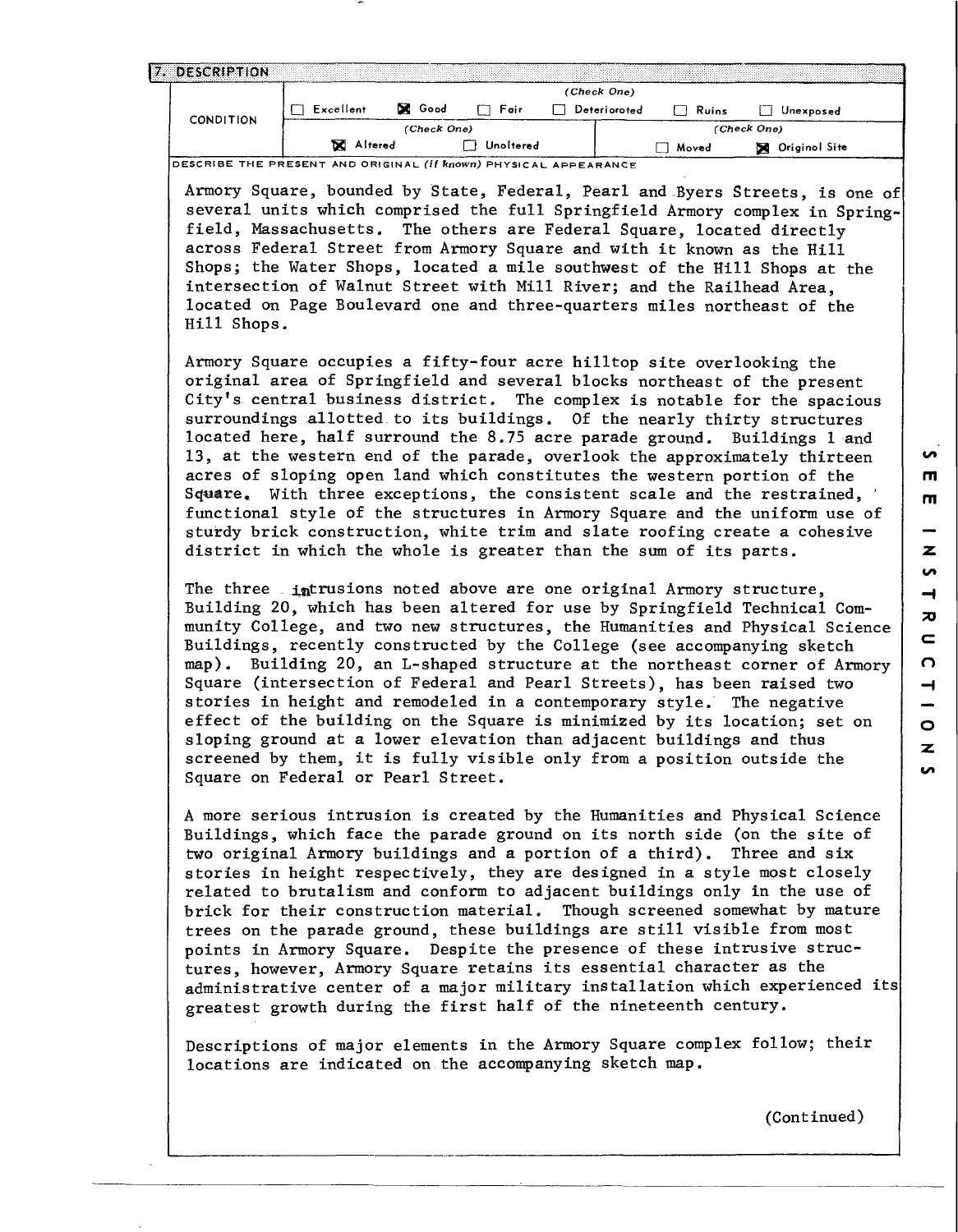Form 10-300o **(July** 19fi9)

#### UNITED STATES DEPARTMENT OF THE INTERIOR NATIONAL PARK SERVICE

### **NATIONAL REGISTER OF HISTORIC PLACES**

#### **INVENTORY - NOMINATION FORM**

| STATE               |      |
|---------------------|------|
| Massachusetts       |      |
| COUNTY              |      |
| Hampden             |      |
| FOR NPS USE ONLY    |      |
| <b>ENTRY NUMBER</b> | DATE |
|                     |      |

**(Continuation** Sheet)

*(Number ell entries)*

i

7. Description: (1) and the set of the set of the set of the set of the set of the set of the set of the set of the set of the set of the set of the set of the set of the set of the set of the set of the set of the set of

Building 1, the Commanding Officer's Quarters, was constructed in 1845-46. An excellent example of the Greek Revival style, it is a two-story brick house, fifty by forty-four feet in size, with a fifty-two by twenty-seven foot service ell parallel with the three-bay entrance facade. The hipped roof of the main block is broken by paired interior chimneys and surmounted by a brick cupola supported on the interior partitions, also of brick, Around 1870, the original distyle Doric entrance porch, west porch and ell porch were removed and the present cast-iron porches built; at the same time the wooden balustrade surrounding the roof was replaced with an iron snow rail. The rectangular transom of the main entrance was altered to an elliptical fanlight and the sidelights and the fanlight fitted with leaded glass about 1900.

Building 5 & 6, double officers' quarters in the Second Empire style, was built in 1870. The main block, brick with slate roof, is three stories in height; a one-story service ell extends to the rear. A wide balustraded porch with copper roof spans the three-bay entrance facade.

Building 10, a two-story Greek Revival structure with a three-bay pedimented front facade and gabled slate roof, was erected in 1833; a two-story service ell with wooden porches on its north side extends to the rear. Notable features of the building, which served as a hospital and later as officers' quarters, are, the one-story Ionic entrance portico and the carved ball trim under the eaves. Building 7, built in 1833, and Buildings 8 and 9, built in 1836, are basically similar in style to Building 10 but altered somewhat by porches and other additions dating from the late nineteenth century.

Building 11, the West Arsenal, is the oldest extant building at the Armory; constructed in 1807-08, it was used as an arsenal, a barracks, and, after World War II, as the Officers' Club. The rectangular building, one hundred by thirty-four feet, was originally two stories in height; a third story was added during the Civil War. Two-foot-thick brick walls support a gabled slate roof; windows have stone lintels and trim. The one-story porches on the front and rear elevations are later additions not inharmonious with the original construction. A modern addition, eleven by fifteen feet, extends from the southwest end of the building. .

Building 12 was built in 1880 as a guard house and later served as officers' quarters. A one-story brick building with slate roof, it has stepped gable ends with ornamental brick-work, and a small entrance porch. Although built late, the building is compatible with the general architectural character of the complex.

Building 13, the Main Arsenal, was begun in 1847 and completed three years later. Probably the best known of the Armory buildings, it appears on the official seal of the City of Springfield, adopted two years after the Arsenal was completed. The imposing scale of the building dominates the western end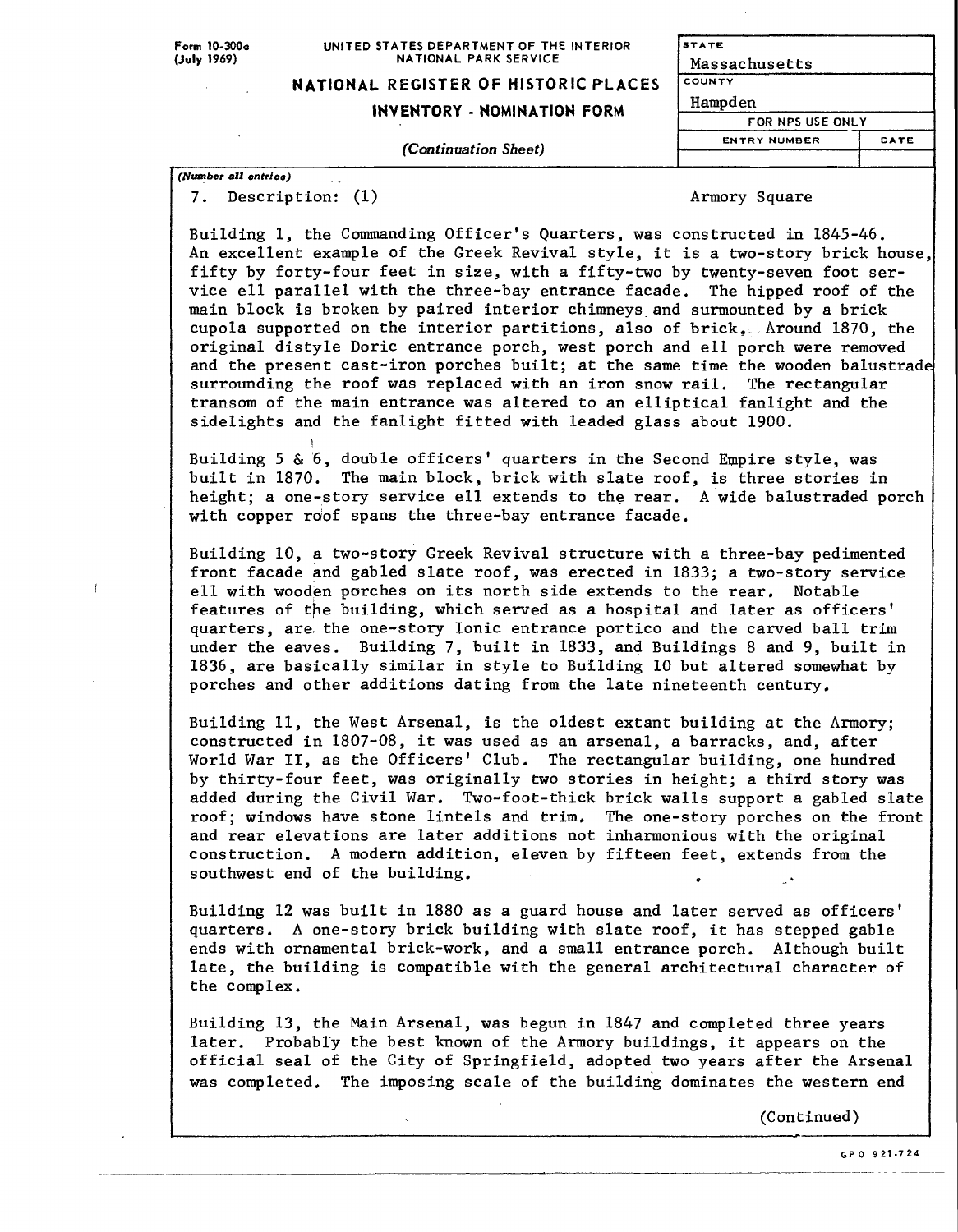#### UNITED STATES DEPARTMENT OF THE INTERIOR NATIONAL PARK SERVICE

### **NATIONAL REGISTER OF HISTORIC PLACES**

### **INVENTORY - NOMINATION FORM**

**STATE** Massachusetts **COUNTY** Hampden FOR NPS USE ONLY **ENTRY NUMBER DATE**

*(Continuation Sheet)*

*(Number all entries)*  7. Description: (2) and a set of the Armory Square

of the parade; one hundred, ninety-nine by sixty-nine feet, it has a massive twenty-four by thirty foot tower facing the parade and a twelve by sixty-nine foot pedimented pavilion on the west elevation. The tower rises two full stories above the slate hipped roof and carries three clock faces; the fourth appears in the pediment of the pavilion. The two-and-a-half foot thick brick walls are articulated by first floor piers and, above a string course, twostory pilasters. A notable interior feature is the visually unsupported wooden staircase which spirals one hundred, thirty-one risers to the uppermost chamber of the tower. The only significant exterior alterations to the building have been the addition of a fire escape and two cement loading docks and the removal of a wooden tetrastyle Doric portico from the west pavilion.

Building 14, the Middle Arsenal, was constructed in 1830; it is three stories in height with two-foot-thick brick walls supporting a gabled slate roof. On the. north facade, a one-story distyle Doric portico covers the main entrance. Two cement loading docks with suspended metal canopies have been added to the south facade and an iron fire escape to the western end. Interior support for the building is provided by two rows of granite posts set eight-and-onehalf feet on center in the basement and by cast-iron posts similarly positioned on the upper floors.

Building 15, the East Arsenal, when constructed in 1824 was two stories in height and fifteen bays long; it,was later raised a story and, in 1941, eighteen bays were added to its western end. The brick walls of the older section are two feet thick, those of the new one foot; both sections are covered by a gabled slate roof above a brick cornice with "dog-tooth" corbelling.

Building 16 is comprised of three separate historic buildings: the Administration Building^(1819) and the flanking North and South Shops (both 1824). During the Civil War, the three buildings were joined and a third story added to each; a five-story square tower was added to the west facade of the Administration Building and the five-columned Doric portico was installed on the east facade. As in the case of Building 15, the design of the various sections is carefully unified. In 1918, Building 16 was extended at its southern end and linked with Building 15, forming a single L-shaped entity.

Building 19, combined stables and barracks built in 1863, is perhaps the finest remaining example of an American cavalry caserne. A two-story structure with gabled slate roof, it is impressive for its fine brick construction and its great length, seven hundred, sixty-four feet. The long walls are broken on the first floor by wide segmental-arched openings with louvers and on the second by casement windows. Stalls were located on the first floor above a crypt into which they could be cleaned; barracks were located on the second floor.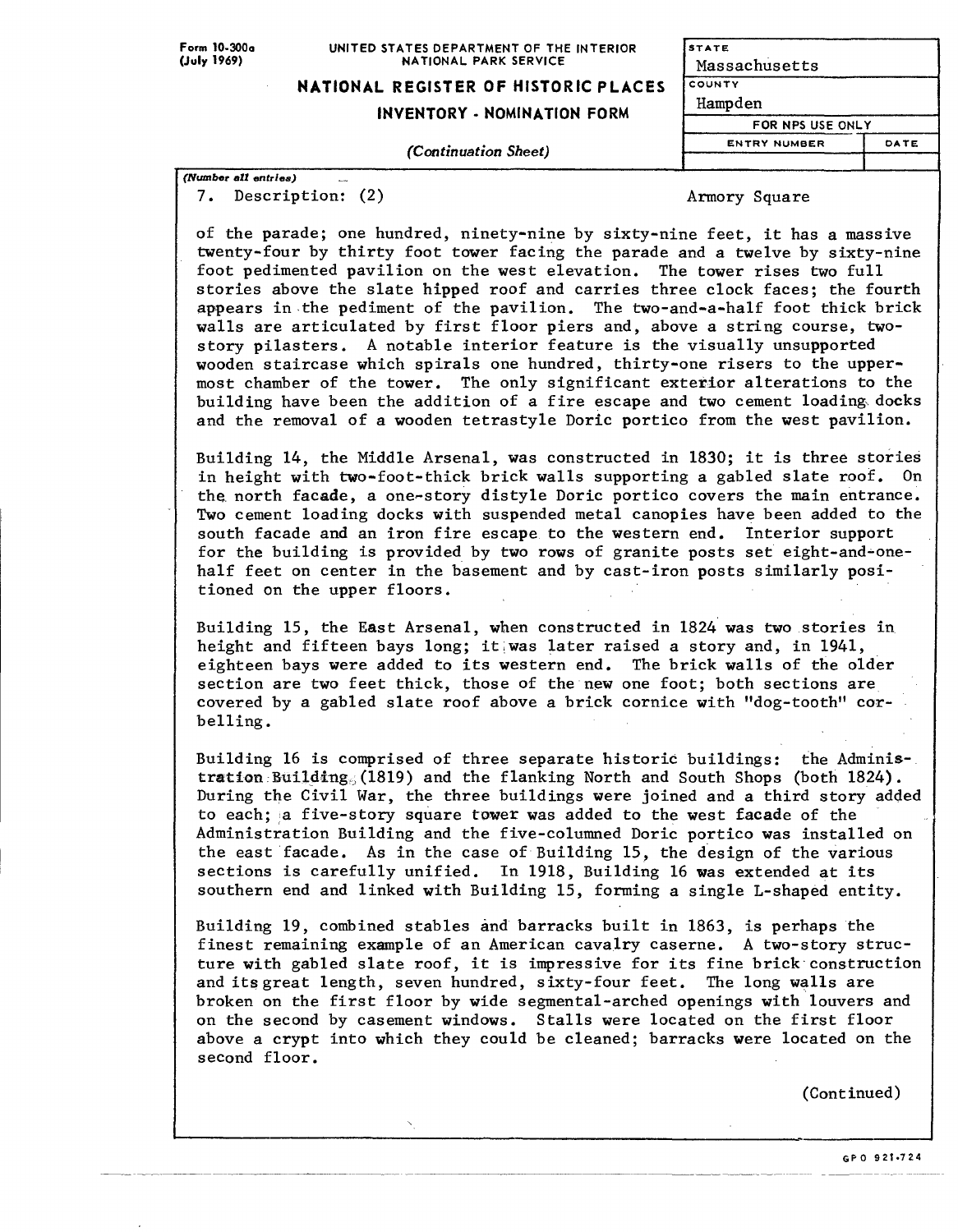Form 10-300o **(July 1969)**

UNITED STATES DEPARTMENT OF THE INTERIOR NATIONAL PARK SERVICE

**NATIONAL REGISTER OF HISTORIC PLACES** 

**(Continuation Sheet)**

**INVENTORY - NOMINATION FORM**

| COUNTY              |      |
|---------------------|------|
| Hampden             |      |
| FOR NPS USE ONLY    |      |
| <b>ENTRY NUMBER</b> | DATE |
|                     |      |

Massachusett s

**STATE**

(TVuciber **a/?** *entries)*

**7. Description (3)**

The tree-dotted Parade, essentially defined by construction in Armory Square during the first third of the nineteenth century, covers approxiamtely 8.75 acres. In addition to its historical significance as the heart of the Square, the Parade provides an appropriate setting for and reinforces the visual linkage of the surrounding buildings. Although the north side of the Parade has been disrupted by the Physical Science and Humanities Buildings discussed above, its former line and character are evident in Buildings 2 and 3 and in the remaining front portion of Building 27 (part of which was demolished to allow construction of the Physical Science Building). Buildings 2 and 3, constructed as officers' family housing, are brick, two-and-one-hal stories high, with gabled roofs and one-story wooden porches} both appear to date from the second half of the nineteenth century and have been altered by the addition of garages. Their presence at the northwest corner of the Parade also reduces the impact of the Physical Science and Humanities Buildings on historic Buildings 1 and 13. Building 27, the oldest portion of which dates from 1863, stands at the northeast corner of the Parade. Like other original Armory buildings it is brick with a slate roof, but, unlike others of its size, has not been raised to three stories.

The iron fence surrounding Armory Square was erected between 1847 and 1861, Above a low sandstone base, halberd-headed posts some nine feet high support base and top rails into which palings are inserted. Two forms of palings, round with spear heads and slightly lobed with pike heads, alternate. The gates, supported on square sandstone posts, are more intricately patterned; here, oval center sections surrounded by lacy ironwork are superimposed on the vertical palings. The main gate is located on Federal Street almost opposit the porticoed entrance to Building 16.

#### Boundary

Beginning at the intersection of the midlines of State and Federal Streets; thence northwesterly by the midline of Federal Street, 1,270 feet more or less, to its intersection with the midline of Pearl Street; thence southwesterly by the midline of Pearl Street, intwo sections of 1,250 and 745 feet more or less, to its intersection with the midline of Byers Street; thence southeasterly by the midline of Byers Street, 1,345 feet more or less to its intersection with the midline of State Street; thence northeasterly by the midline of State Street, in two sections of 985 and 515 feet more or less, to the point of beginning.

Note: in contrast to the other buildings discussed above, the Physical Science and Humanities Buildings constructed by Springfield Technical Community College do not contribute to the national significance of the landmark district.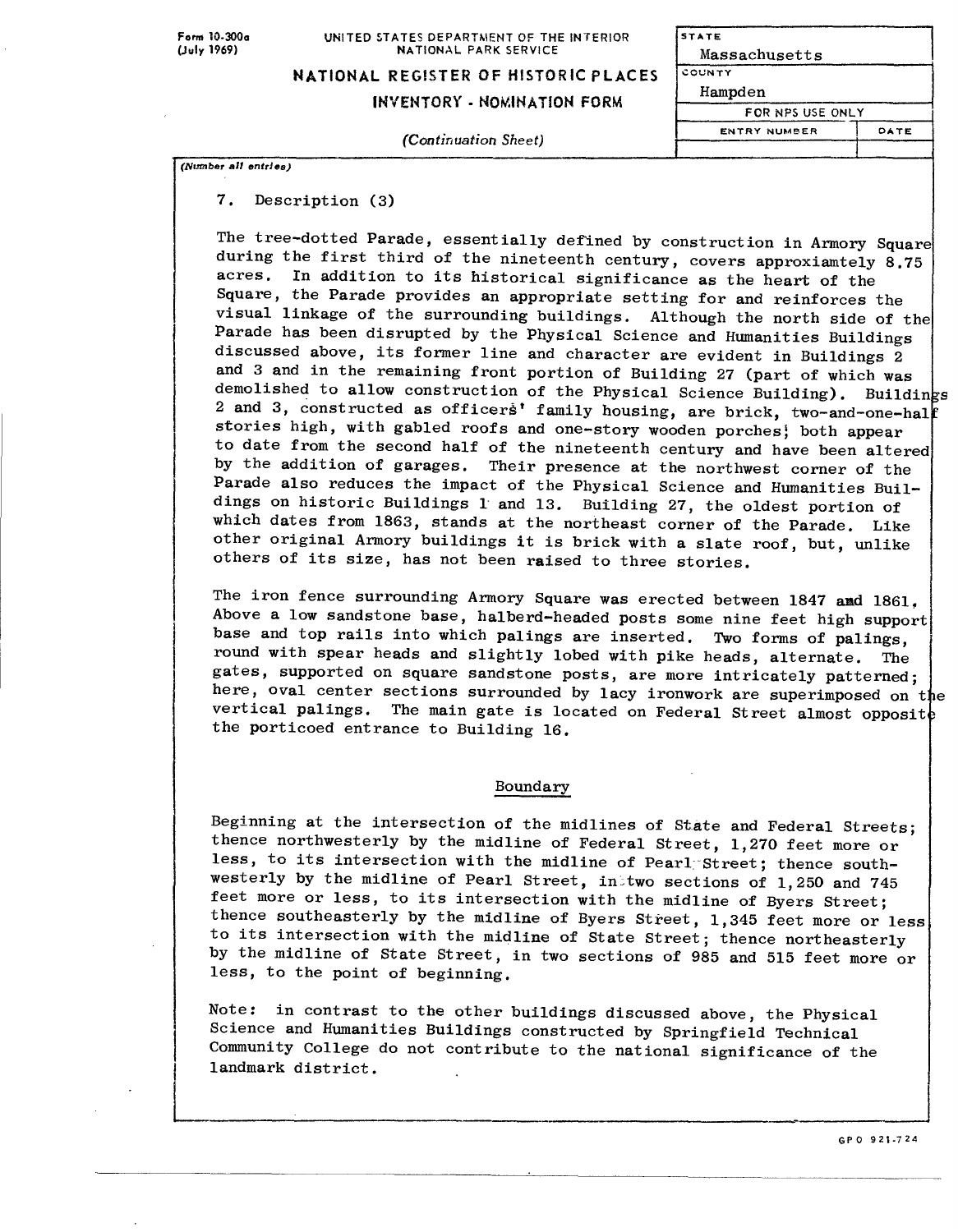| PERIOD (Check One or More as Appropriate)                      |              |                    |                 |
|----------------------------------------------------------------|--------------|--------------------|-----------------|
| Pre-Columbian!                                                 | 16th Century | 18th Century<br>11 | 20th Century    |
| 15th Century                                                   | 17th Century | 19th Century<br>×  |                 |
| SPECIFIC DATE(S) (If Applicable and Known) $1794; 1778 - 1968$ |              |                    |                 |
| AREAS OF SIGNIFICANCE (Check One or More as Appropriate)       |              |                    |                 |
| Abor iginal                                                    | Education    | <b>X</b> Political | Urban Planning  |
| $\Box$ Prehistoric                                             | Engineering  | Religion/Phi-      | Other (Specify) |
| $\Box$ Historic                                                | Industry     | losophy            |                 |
| Agriculture<br>. .                                             | Invention    | $\Box$ Science     |                 |
| Architecture                                                   | Landscape    | Sculpture          |                 |
| Art                                                            | Architecture | Social/Human-      |                 |
| Commerce                                                       | Literature   | itarian            |                 |
| Communications                                                 | X Military   | Theater            |                 |
| Conservation                                                   | Music<br>U   | Transportation     |                 |

u

 $\Rightarrow$  $\sim$  $\blacksquare$ **i**  $\overline{\mathbf{z}}$ 

ь.

**S** z. Ō

**UJ**

ш ъñ.

When the Springfield Armory was formally established as a.Federal arsenal by an act of Congress in 1794, it already had achieved an important place in American military and industrial history. During the American Revolution, the Armory was the site of important ordnance manufacturing and storage facilities, serving as a supply depot for the entire northeastern theatre of war. The Armory was also the site of the abortive attack by Captain Daniel Shays and his followers in the Massachusetts uprising of 1786-87 known as "Shays' Rebellion." Shays and his small force of disgruntled farmers attempted to raid the arsenal on January 25, 1787, but were repulsed by the defending garrison. This event, which generated increased public support for the creation of a stronger national government that could help curb such uprisings, contributed indirectly to the establishment of the Federal Constitution.

During the early nineteenth century, Springfield Armory played an important role in the development of the principle of interchangeability of parts, an essential concept in the modern assembly line techniques of American industry. In 1822, Thomas Blanchard, an Armory workman, devised a machine for turning gun stocks; though conceived for that specific purpose, his machine proved a forerunner of subsequently perfected machinery for making other standardized gun parts.

Together with the Harpers Ferry Armory, Springfield Armory supplied all the military small arms manufactured by the United States Government for nearly seventy years. With the destruction of the Harpers Ferry installation at the outbreak of the Civil War, Springfield became the sole such supplier, a distinction it held until 1904, when the Rock Island Arsenal began the small-scale manufacture of rifles. Throughout the military history of the United States the Springfield weapons have played a major role and have achieved a justified reputation for quality, accuracy, and dependability. In its last years as an active military post, the Armory served as the United States Army's principal research and development center and pilot manufactory for small arms. When phased out as a military installation in 1967-68, the Springfield Armory was the Federal Government's oldest manufacturing arsenal.

**MENT OF SIGNIFIC ANCE**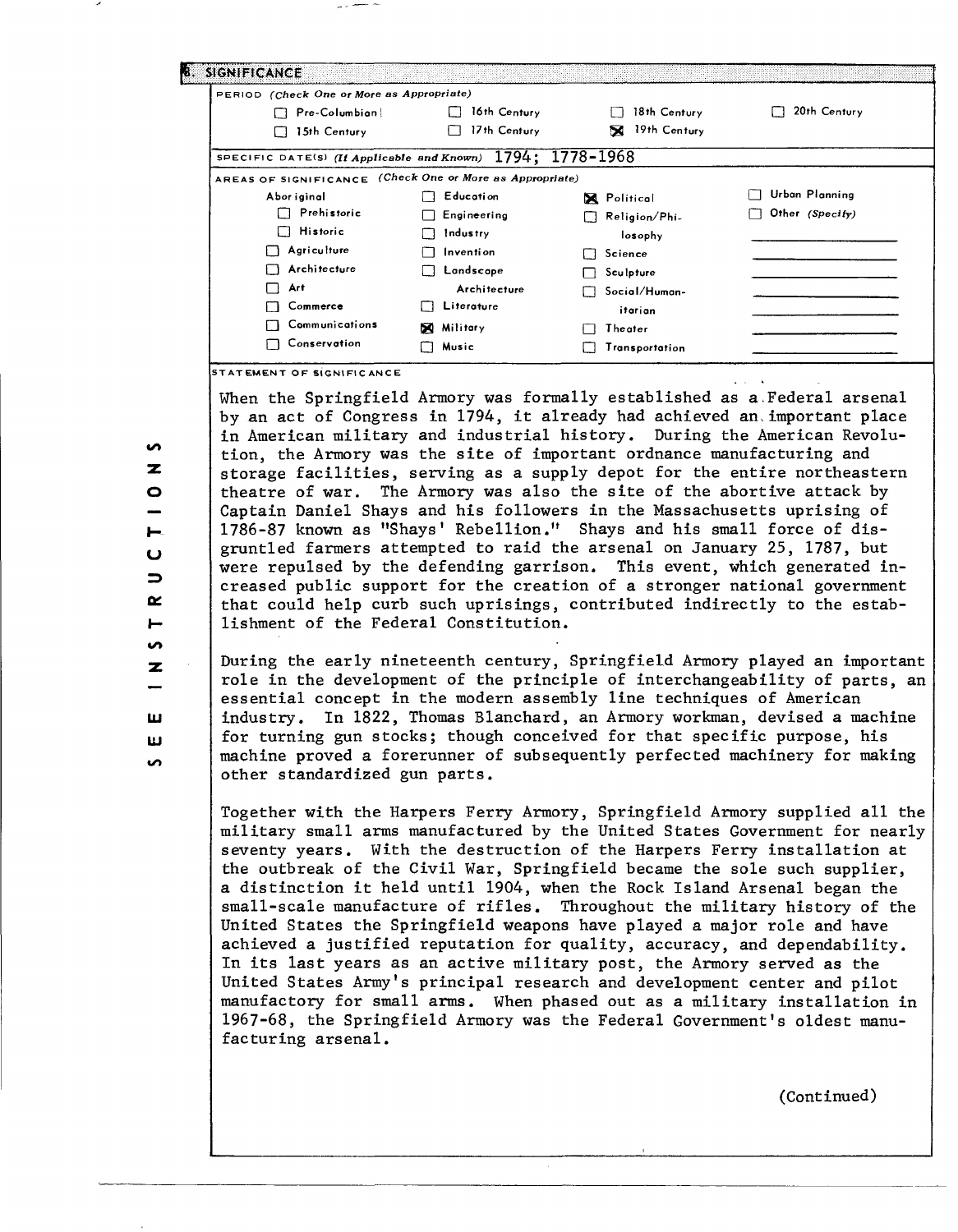Form 10-300a **(July** 1969)

#### UNITED STATES DEPARTMENT OF THE INTERIOR NATIONAL PARK SERVICE

**STATE**

 $\overline{c}$ 

# **NATIONAL REGISTER OF HISTORIC PL ACES**

### **INVENTORY - NOMINATION FORM**

**(Continuation Sheet)**

| Massachusetts       |      |
|---------------------|------|
| OUNTY               |      |
| Hampden             |      |
| FDR NPS USE ONLY    |      |
| <b>ENTRY NUMBER</b> | DATE |
|                     |      |

*(Number at! entries)*

8. Statement of Significance: (1) Armory Square

Of the extant properties associated with the Springfield Armory (see physical description), the oldest and most significant are concentrated in Armory Square. the fifty-four acre area bounded by State, Federal, Pearl, and Byers Streets. Here are located the administration building, quarters for the commanding officer and the remaining officer complement, and a number of other buildings ranging in date from 1807 through World War II. Despite some recent construction, Armory Square retains its essential character as the administrative center of a major military installation which saw its greatest growth during the first half of the nineteenth century.

Since 1968, the major portion of Armory Square, some thirty-six acres owned by the Commonwealth of Massachusetts, has been occupied by Springfield Technical Community College. Of the remaining eighteen acres, owned by the City of Springfield, five are leased to a non-profit foundation, the Springfield Armory Museum, Inc. Housed in the Main Arsenal, the Museum exhibits the Benton Small Arms Collection, begun at the Armory about 1871 and one of the more significant such collections in the world.

The Springfield Armory Museum and the immediate grounds are open to the public throughout the year from 10:00 a.m. to 5:00 p.m. Monday through Saturday, 1:00 to 5:00 p.m. Sundays and holidays (except Thanksgiving, Christmas, and New Year's Day); an admission fee is charged at the museum. Visitors are requested to enter through the main gate, on Federal Street, and may be asked to identify themselves to the guard on duty.

#### Historical Background

In September, 1776, Colonel Henry Knox, then commanding a Continental artillery regiment within the defenses of New York City, suggested to the Continental Congress the establishment of "one or more capital laboratories" for manufacture of guns and ordnance stores. In December of that year, Knox was promoted to brigadier general, named Chief of Artillery, and assigned the job of setting up such laboratories at York, Pennsylvania, and Hartford, Connecticut. After inspection of the potential sites, Knox selected Springfield over Hartford as the "best place in all the four New England States for a laboratory, cannon foundry, etc," located on the Connecticut River for a power source, but far enough upstream for safety from attack by heavy war vessels.

In 1777, buildings were rented in the town of Springfield. The first product of the new laboratory was paper cartridges. During the year the Continental Army at Boston sent all its extra powder to Springfield for storage and ammunition production. Arms also were sent there for storage at an early date. Springfield thus became a military supply depot of major importance, a distributing point for ordnance needs throughout the northeastern theatre of the Revolutionary War.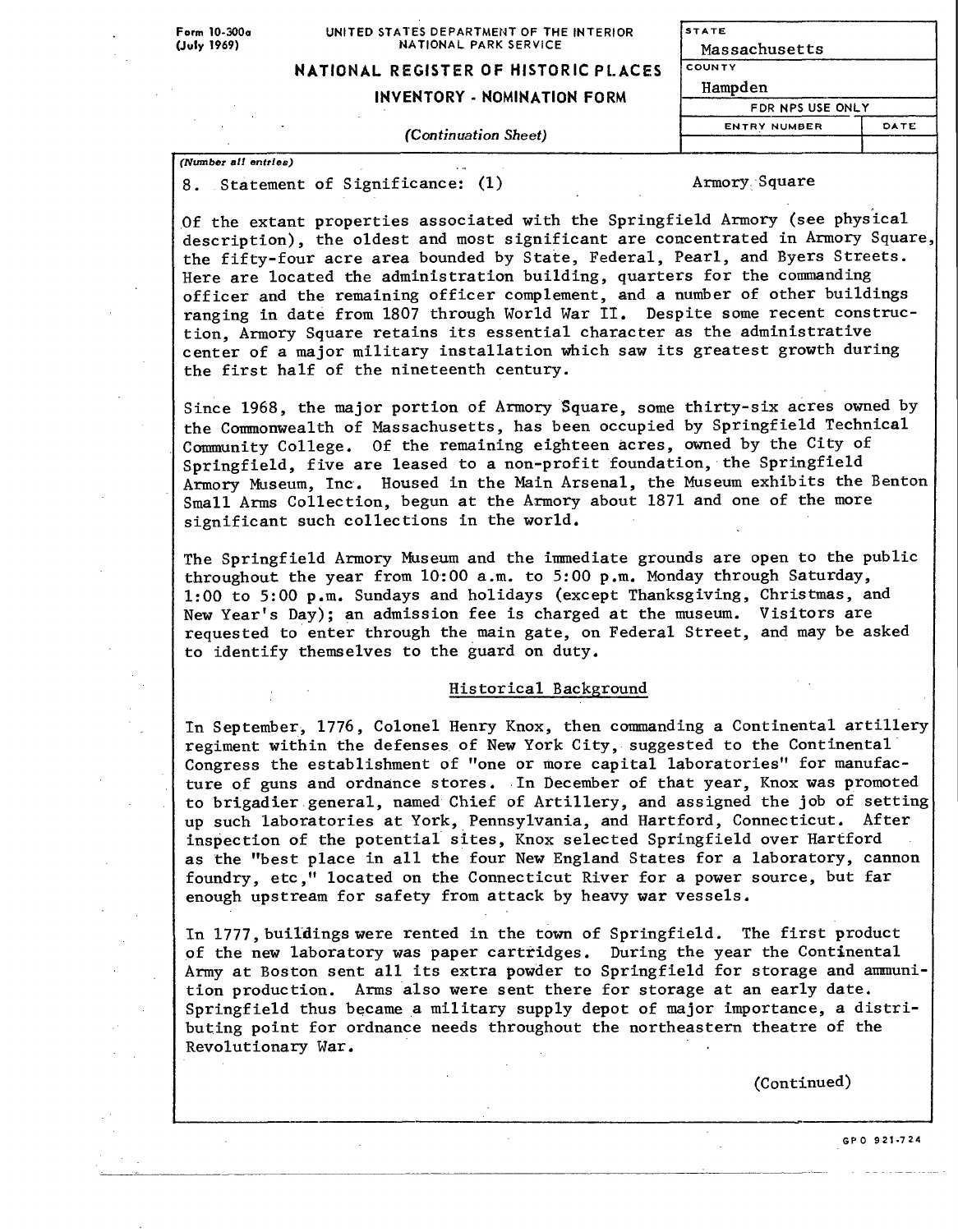#### UNITED STATES DEPARTMENT OF THE INTERIOR NATIONAL PARK SERVICE

### **NATIONAL REGISTER OF HISTORIC PLACES**

### **INVENTORY - NOMINATION FORM**

| TATE                |      |
|---------------------|------|
| Massachusetts       |      |
| <b>OUNTY</b>        |      |
| Hampden             |      |
| FOR NPS USE ONLY    |      |
| <b>ENTRY NUMBER</b> | DATE |
|                     |      |

**(Continuation Sheet)**

*(Number all entries)* 8. Statement of Significance: (2) Armory Square

 $\mathbf{s}$ 

 $\overline{\mathbf{c}}$ 

Expansion of the Armory's physical facilities soon became necessary; the site selected was a militia training field on a hilltop just outside the town. In 1778, a magazine, barracks and accommodations for operation of the laboratory were erected, the first structures on the site of the present Armory Square.

When Shays' Rebellion erupted in western Massachusetts during 1786-87, Springfield Armory became the site of its climactic event. For several months, debtridden and disgruntled farmers had roamed Massachusetts, preventing the county courts from sitting and rendering judgements for debt. In late 1786, Shays and his followers gathered for an assault on the depot at Springfield where arms, ammunition, and other military supplies were stored. They attacked on January 25, 1786, but were repulsed by the defending garrison under Major General William Shepard; the rebel morale was so shattered that the outbreak soon collapsed. Public reaction to the Rebellion, particularly among large-scale property owners in eastern Massachusetts, resulted in increased support for the creation of a stronger national government that could control such uprisings and contributed to the movement which established the Federal Constitution.

The formal creation of the Springfield Armory came with an act of Congress in 1794, which authorized the establishment of two arsenals and magazines, one to be located in the South. For these, President Washington selected Harpers Ferry and Springfield. It was not until 1801, however, that the United States actually acquired the title to the land on which its Armory at Springfield was located. On August 24 of that year, the Government received title to 30.5 acres, the heart of the present Armory Square, at a cost of \$509.

With the deterioration of relations between the United States and Great Britain that heralded the approach of the War of 1812, construction at Springfield Armory was accelerated. The first heavy outlay of funds for this purpose occurred in the years 1807-11. Because of several costly fires among the existing wooden structures in preceding years, brick was chosen as the material for future buildings. The only building surviving from this period, the oldest extant in the entire Armory complex, is the West Arsenal (Building 11). Completed in 1807 on the south side of the present parade ground, it was used for storing and packing arms.

On June 1, 1815, Lt. Col. Roswell Lee became Superintendent of the Springfield Armory. During his eighteen-year tenure, ended by his death on August 25, 1833, the parade area of Armory Square assumed much of its present-day appearance. One of Lee's first accomplishments was the construction of the administration building, conceived in 1815 and completed four years later. In 1824, the North and South Shops were erected flanking the administration building; during the Civil War, they were connected with it to form the present Building 16.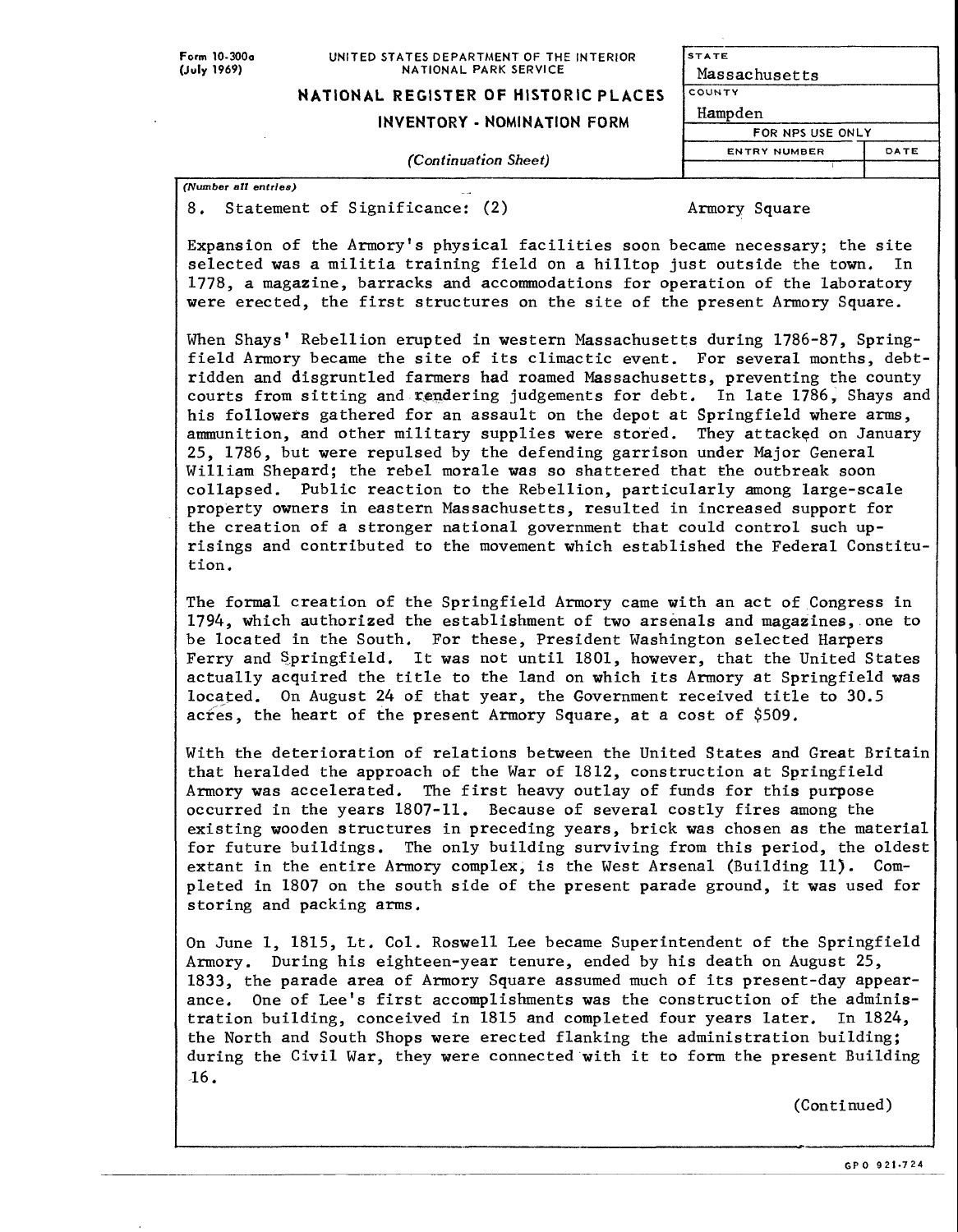#### UNITED STATES DEPARTMENT OF THE INTERIOR NATIONAL PARK SERVICE

**STATE** <u>Massachusetts</u>

# **NATIONAL REGISTER OF HISTORIC PLACES**

### **INVENTORY - NOMINATION FORM**

(Continuation Sheet)

| Massachusetts    |      |
|------------------|------|
| COUNTY           |      |
| Hampden          |      |
| FOR NPS USE ONLY |      |
| ENTRY NUMBER     | DATE |
|                  |      |

*(Number all entries)*

8. Statement of Significance : (3) Armory Square

A second storehouse, known as the East Arsenal (Building 15), was also built during 1824. Located just south of the South Shop, its long east-west axis was aligned with that of the earlier West Arsenal. These buildings outlined two sides of the parade ground while the Superintendent's residence, built some years before approximately 1,000 feet west of the administration building, and several frame quarters, aligned with and 600 feet north of the arsenals, completed the quadrangle.

In 1830 a third storehouse was built between the earlier ones and, logically enough, was known as the Middle Arsenal (Building 14). New gun racks designed by William Wade of the Army Ordnance Office were first installed here. It was these racks, rising tier on tier, that thirteen years later inspired poet Henry Wadsworth Longfellow to describe, in "The Arsenal at Springfield," how

> . . . from floor to ceiling, Like a huge organ, rise the burnished arms. . .

With Lee's death in 1833, the Springfield Armory entered a period of eight years of comparative stagnation, which ended in 1841 with the appointment of Major James W. Ripley as Commanding Officer. During this period several brick quarters were built, four of which have survived (Buildings 7, 8, 9 and 10).

Though Ripley's thirteen-year tenure at Springfield is most vividly remembered for the violent controversies it aroused, the period witnessed significant progress in the physical development of the Armory. The old Superintendent's residence was razed in 1843 and during 1845-46 Ripley constructed a palatial new residence (Building 1) at an unprecedented cost of \$24,900. On the site of the old Superintendent's residence, crowning the west end of the parade, Ripley built the imposing bulk of the Main Arsenal (Building 13). Begun in the 1847 fiscal year, the Main Arsenal was completed three years later at a cost of \$86,066.

Another important project Ripley undertook was the permanent fencing of the Armory Square tract. In August, 1847, he leased a sandstone quarry to provide stone for foundations and posts. Approval of patterns for the iron pickets, to be cast by Cyrus Alger and Company of Boston, was delayed until May, 1852. By the end of the 1853 fiscal year, the State Street side of Armory Square had been fenced. Economic considerations postponed further work until 1855, when the project was resumed under Ripley's successor, James S. Whitney. Whitney awarded the ironwork contract to the Ames Manufacturing Company of Chicopee, which completed the Federal Street portion of the fence by mid-1856. Byers Street was done during the 1860 fiscal year and the project was completed during the first year of the Civil War with the fencing of the Pearl Street side of Armory Square.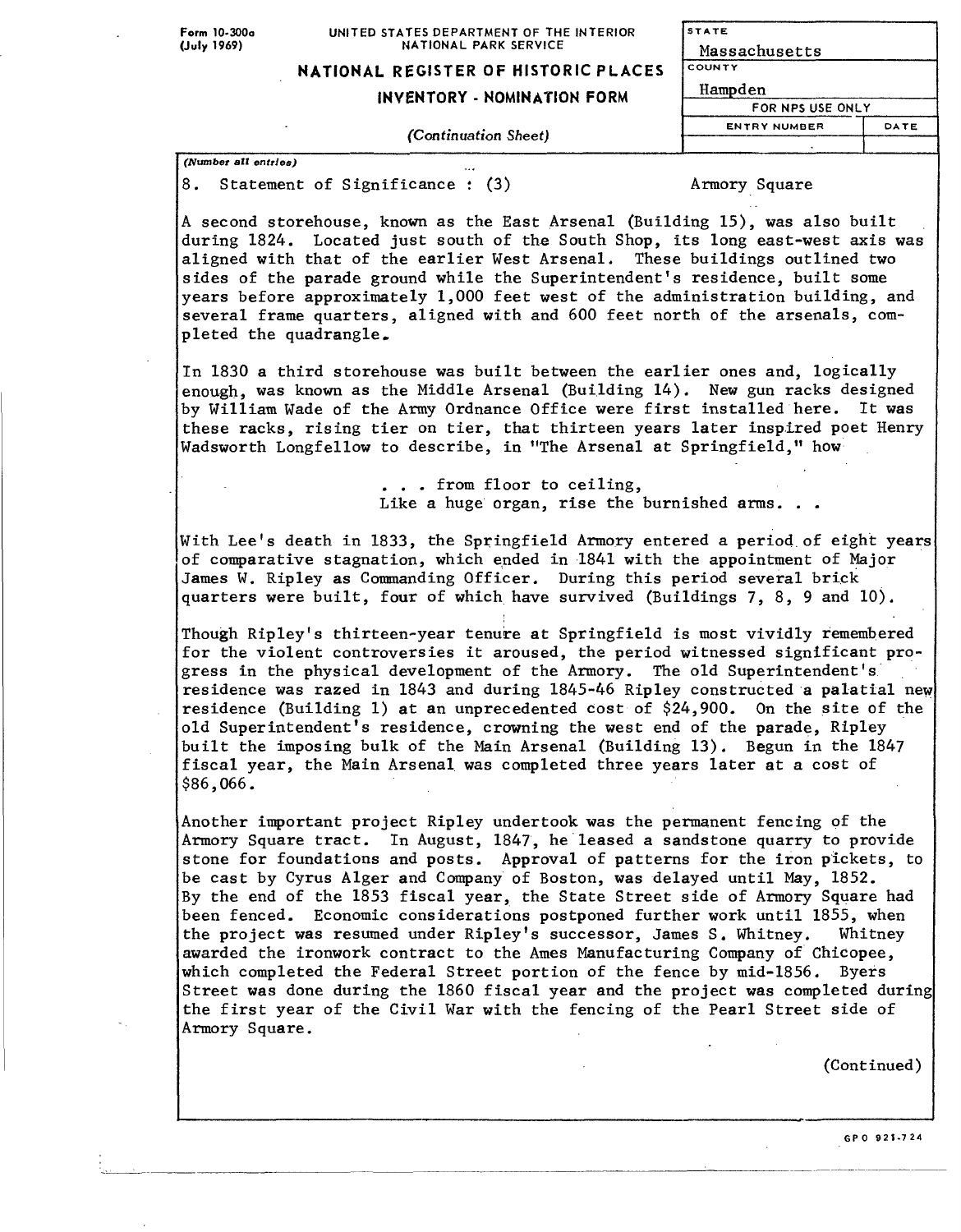**Form** 10-300a **(July 1969)**

#### UNITED STATES DEPARTMENT OF THE INTERIOR NATIONAL PARK SERVICE

## **NATIONAL REGISTER OF HISTORIC PLACES**

#### **INVENTORY - NOMINATION FORM**

**STATE** Massachusetts **COUNTY** Hampden FOR NPS USE ONLY **ENTRY NUMBER DATE** 

*(Continuation Sheet)*

*(Number oil entries)*

8. Statement of Significance: (4) Armory Square

When the Harpers Ferry Armory was destroyed at the outbreak of the Civil War, Springfield Armory became the Federal Government's sole supplier of military small arms, a distinction it held until 1904 when the Rock Island Arsenal began to manufacture rifles on a small scale. Several buildings were added to the Armory Square complex during this period. The oldest portion of Building 27 dates from 1863. Building 19, also constructed in 1863, housed stables on its first floor and barracks on its second; impressive for its unusual length--58 bays; 764 feet--it is perhaps the best extant example of an American cavalry caserne. Building 5 & 6, a double officers' quarters, was built in 1870; its Second Empire design is the only departure from the restrained, functional architecture which characterizes Armory Square. Erected in 1880 as a guard house, Building 12 later served as officers' quarters.

Springfield Armory remained active during the current century and, until phased out as a military installation in 1967-68, was the United States Army's principal research and development center and pilot manufactory for small arms.

Since 1968, Armory Square has been owned by the Commonwealth of Massachusetts and the City of Springfield in parcels of approximately thirty-six and eighteen acres respectively. The state-owned portion of the complex, including the parade ground and the majority of the Armory buildings, is now occupied by Springfield Technical Community College. Of the property acquired by the City, some thirteen acres, consisting of open land at the western end of the complex, are held by the Springfield School Department and currently used as a recreation area. The remaining five acres, on which are located the Commanding Officer's Quarters and the Main Arsenal, have been leased to a non-profit foundation, the Springfield Armory Museum, Inc.

Housed in the Main Arsenal, the Museum exhibits the Benton Small Arms Collection of some 10,000 items, representing not only the history and products of the Springfield Armory but a fairly accurate history of the entire American small arms industry, with many foreign military weapons included as well. The collection originated with Col. J. G. Benton, commanding officer of the Armory from 1868 to 1881; as a result of his interest, the initial museum was started about 1871. Its greatest impetus in the early years came in 1876, when Benton applied for and received a collection of some 700 arms that had been exhibited at the Centennial Exhibition in Philadelphia. Though a destructive fire in 1931 caused extensive damage and destroyed some irreplaceable items, the collection today is one of the more significant to be.found anywhere in the world.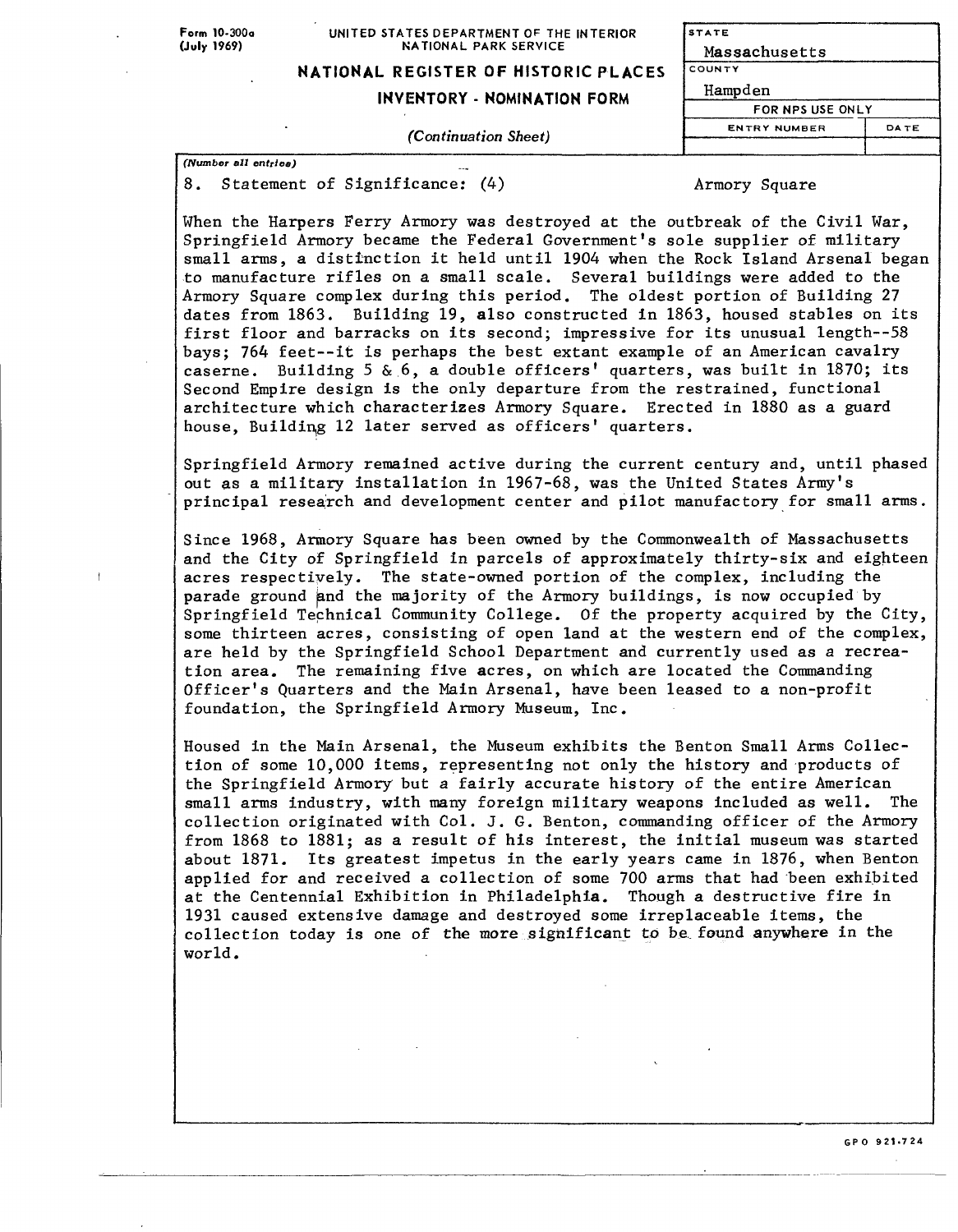| <b>9. MAJOR BIBLIOGRAPHICAL REFERENCES</b> |  |  |  |  |  |  |  |
|--------------------------------------------|--|--|--|--|--|--|--|
|                                            |  |  |  |  |  |  |  |

Army Ordnance (Springfield Armory Number), IX, No. 49 (July-August, 1928) Gluckman, Arcadi. United States Martial Pistols and Revolvers (Buffalo, 1939). United States Muskets, Rifles and Carbines (Buffalo, 1948). Springfield Armory, Springfield, Massachusetts: The Nation's Oldest Manu-

Facturing Arsenal, Established 1794 (Ordnance Corps, U.S. Army, n.p.,  $\overline{n.d.}$ .

Taylor, Robert J. Western Massachusetts in the Revolution (Providence, 1954) Whittlesey, Derwent S. "The Springfield Armory: A Dissertation..." (University of Chicago, 1920).

| 10. GEOGRAPHICAL DATA<br>LATITUDE AND LONGITUDE COORDINATES<br>DEFINING A RECTANGLE LOCATING THE PROPERTY                                                                                                                                                                                |      | LATITUDE AND LONGITUDE COORDINATES<br>$\mathbf 0$<br>DEFINING THE CENTER POINT OF A PROPERTY<br>OF LESS THAN TEN ACRES                          |      |
|------------------------------------------------------------------------------------------------------------------------------------------------------------------------------------------------------------------------------------------------------------------------------------------|------|-------------------------------------------------------------------------------------------------------------------------------------------------|------|
| CORNER<br>LATITUDE<br>LONGITUDE                                                                                                                                                                                                                                                          |      | R<br>LATITUDE<br>LONGITUDE                                                                                                                      |      |
| U.T.M.<br><b>FINW</b><br>18/699560/4664370<br>$r$ NE<br>18/700060/4664160<br>r⊆ sE<br>18/700280/4664380<br>⊘° SW<br><b>APPROXI</b><br>TED PROPERTY:                                                                                                                                      |      | Degrees Minutes Seconds<br>Degrees Minutes Seconds<br>54                                                                                        |      |
| LIST ALL STATES AND COUNTIES FOR PROPERTIES OVERLAPPING STATE OR COUNTY BOUNDARIES                                                                                                                                                                                                       |      | acres                                                                                                                                           |      |
| STATE:                                                                                                                                                                                                                                                                                   | CODE | COUNTY<br>CODE                                                                                                                                  |      |
| STATE:                                                                                                                                                                                                                                                                                   | CODE | COUNTY:<br>CODE                                                                                                                                 |      |
| STATE:                                                                                                                                                                                                                                                                                   | CODE | COUNTY:<br>CODE                                                                                                                                 |      |
| STATE:                                                                                                                                                                                                                                                                                   | CODE | COUNTY:<br>CODE                                                                                                                                 |      |
| <b>TH. FORM PREPARED BY</b>                                                                                                                                                                                                                                                              |      |                                                                                                                                                 |      |
| form prepared by Charles E. Shedd, Staff Historian, 11/4/59<br><b>ORGANIZATION</b><br>Historic Sites Survey, National Park Service<br>1100 L Street NW.                                                                                                                                  |      | DATE<br>12/2/74                                                                                                                                 |      |
| CITY OR TOWN:<br>20240<br>Washington                                                                                                                                                                                                                                                     |      | STATE<br>CODE<br>D.C.<br>011                                                                                                                    |      |
| 12. STATE LIAISON OFFICER CERTIFICATION                                                                                                                                                                                                                                                  |      | LINGTONAL REGISTER VERIFICATION                                                                                                                 |      |
| As the designated State Liaison Officer for the Na-<br>tional Historic Preservation Act of 1966 (Public Law<br>89-665), I hereby nominate this property for inclusion<br>in the National Register and certify that it has been<br>evaluated according to the criteria and procedures set |      | LANDMARKS)<br>I hereby certify that this property is included in the<br>National Register.<br>Landmark<br>Designated:                           |      |
| forth by the National Park Service. The recommended<br>level of significance of this nomination is:<br>National $\Box$<br>State $\Box$<br>Local $\Box$<br>Name $N/A$                                                                                                                     |      | Director, Office of Archeology Boultierquy Reguireton<br>amelina Deine 12-12<br>Chief, Ilici. &<br>Dute.<br><del>Āreh, Surveys</del><br>ATTEST: | date |
| National Historic Landmark<br>Title                                                                                                                                                                                                                                                      |      | A Q.<br>Keeper of The Nater SPREe                                                                                                               |      |
| Date                                                                                                                                                                                                                                                                                     |      | Date                                                                                                                                            |      |